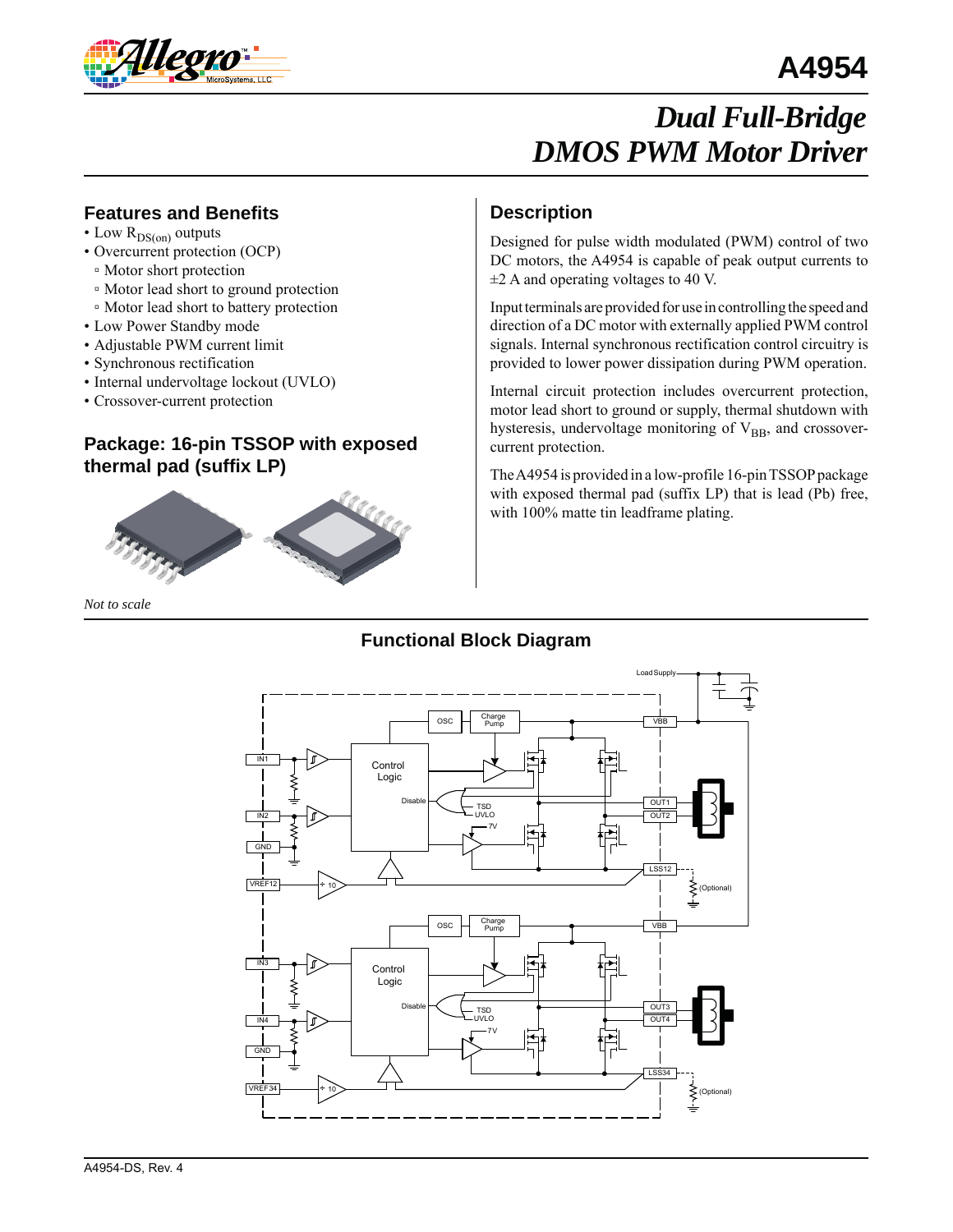#### **Selection Guide**

| <b>Part Number</b> | <b>Packing</b>              |
|--------------------|-----------------------------|
| A4954ELPTR-T       | 4000 pieces per 13-in. reel |
| A4954ELP-T         | 96 pieces per tube          |



#### **Absolute Maximum Ratings**

| <b>Characteristic</b>                | Symbol                | <b>Notes</b>         | Rating        | Unit         |
|--------------------------------------|-----------------------|----------------------|---------------|--------------|
| Load Supply Voltage                  | $V_{BB}$              |                      | 40            | V            |
| Logic Input Voltage Range            | $V_{\mathsf{IN}}$     |                      | $-0.3$ to 6   | V            |
| V <sub>REF</sub> Input Voltage Range | $V_{REF}$             |                      | $-0.3$ to 6   | V            |
| Sense Voltage (LSSx pin)             | $V_S$                 |                      | $-0.5$ to 0.5 | V            |
| Motor Outputs Voltage                | $V_{\text{OUT}}$      |                      | $-2$ to 42    | V            |
| <b>Output Current</b>                | $I_{\text{OUT}}$      | Duty cycle = $100\%$ | 2             | A            |
| <b>Transient Output Current</b>      | I <sub>OUT</sub>      | $T_{W}$ < 500 ns     | 5             | A            |
| Operating Temperature Range          | $T_A$                 | Temperature Range E  | $-40$ to 85   | $^{\circ}C$  |
| Maximum Junction Temperature         | $T_{\parallel}$ (max) |                      | 150           | $^{\circ}C$  |
| Storage Temperature Range            | $T_{\text{stg}}$      |                      | $-55$ to 150  | $^{\circ}$ C |

**Thermal Characteristics** may require derating at maximum conditions, see application information

| <b>Characteristic</b>      | <b>Symbol</b>   | <b>Test Conditions*</b>                                    | Value | Unit                      |
|----------------------------|-----------------|------------------------------------------------------------|-------|---------------------------|
| Package Thermal Resistance | $R_{\theta JA}$ | On 2-layer PCB with 3.8 in? exposed 2-oz. copper each side | 43    | $\rm ^{o}C/W$ i           |
|                            |                 | On 4-layer PCB based on JEDEC standard                     | 34    | $\rm ^{o}$ C/W $\rm _{1}$ |

\*Additional thermal information available on the Allegro website.

#### **Terminal List Table**

#### **Pin-out Diagram**



| <b>Number</b>  | <b>Name</b>      | <b>Function</b>                                         |
|----------------|------------------|---------------------------------------------------------|
| 1              | <b>GND</b>       | Ground                                                  |
| 2              | VREF34           | Analog input for bridge 3-4                             |
| 3              | IN <sub>3</sub>  | Logic input 3                                           |
| $\overline{4}$ | IN4              | Logic input 4                                           |
| 5              | IN <sub>2</sub>  | Logic input 2                                           |
| 6              | IN <sub>1</sub>  | Logic input 1                                           |
| $\overline{7}$ | VREF12           | Analog input for bridge 1-2                             |
| 8              | <b>GND</b>       | Ground                                                  |
| 9              | <b>VBB</b>       | Load supply voltage                                     |
| 10             | OUT <sub>1</sub> | DMOS full bridge output 1                               |
| 11             | <b>LSS12</b>     | Power return – sense resistor connection for bridge 1-2 |
| 12             | OUT <sub>2</sub> | DMOS full bridge output 2                               |
| 13             | OUT <sub>3</sub> | DMOS full bridge output 3                               |
| 14             | LSS34            | Power return – sense resistor connection for bridge 3-4 |
| 15             | OUT4             | DMOS full bridge output 4                               |
| 16             | <b>VBB</b>       | Load supply voltage                                     |
|                | <b>PAD</b>       | Exposed pad for enhanced thermal dissipation            |

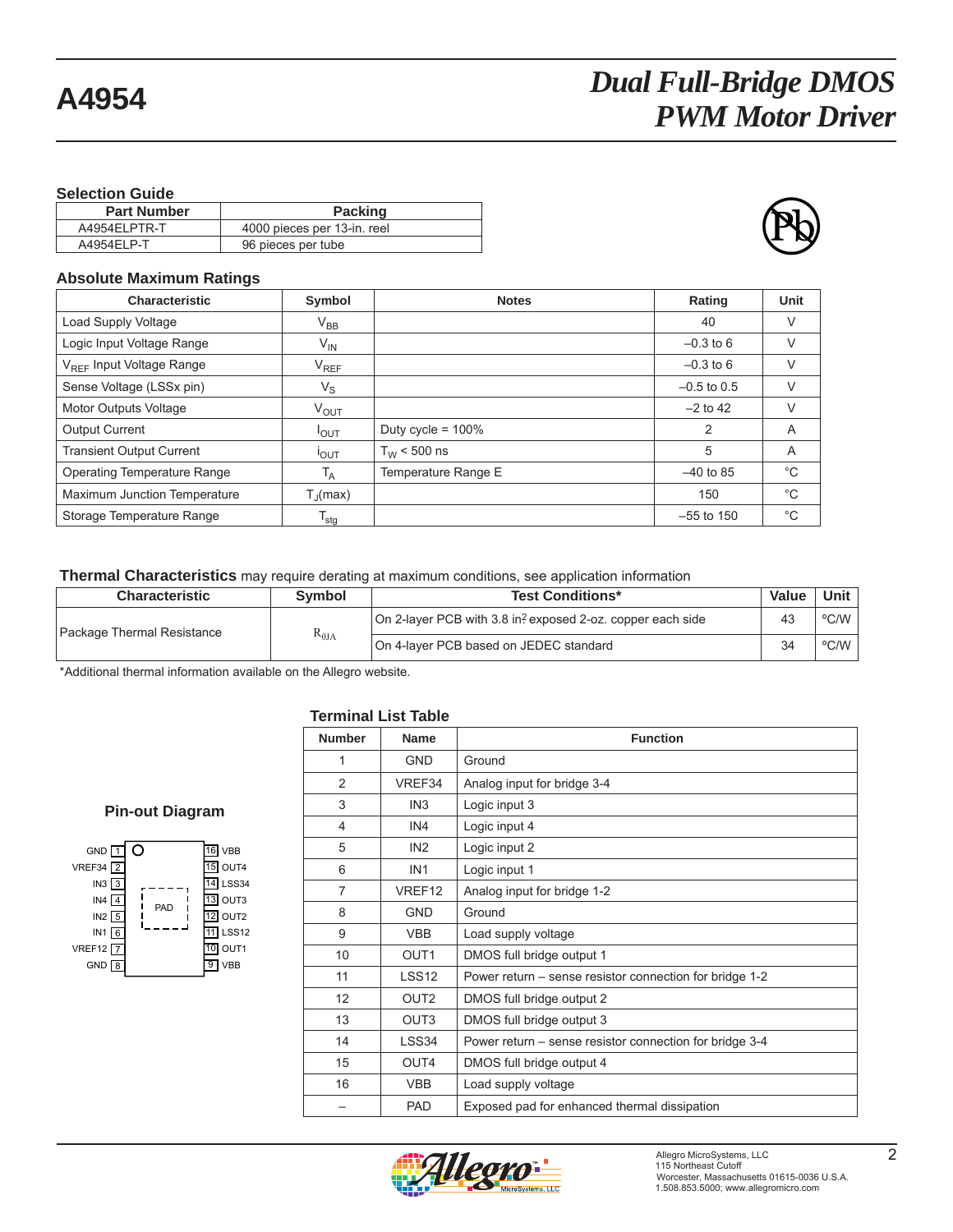| <b>Characteristics</b>                  | Symbol                     | <b>Test Conditions</b>                      | Min.                     | Typ.                     | Max.                     | Unit              |
|-----------------------------------------|----------------------------|---------------------------------------------|--------------------------|--------------------------|--------------------------|-------------------|
| General                                 |                            |                                             |                          |                          |                          |                   |
| Load Supply Voltage Range               | $V_{BB}$                   |                                             | 8                        |                          | 40                       | V                 |
|                                         |                            | $I_{OUT}$ =  1.5 A , T <sub>J</sub> = 25°C  |                          | 0.8                      | 1.12                     | Ω                 |
| R <sub>DS(on)</sub> Sink + Source Total | $R_{DS(on)}$               | $I_{OUT}$ =  1.5 A , T <sub>J</sub> = 125°C | $\overline{\phantom{0}}$ | 1.28                     | 1.8                      | Ω                 |
|                                         |                            | $\rm f_{\rm PWM}$ < 30 kHz                  | $\overline{\phantom{0}}$ | 10                       | $\qquad \qquad -$        | mA                |
| Load Supply Current                     | $I_{BB}$                   | Low Power Standby mode                      |                          |                          | 10                       | μA                |
|                                         |                            | Source diode, $I_f = -1.5 A$                | $\overline{\phantom{m}}$ | $\qquad \qquad -$        | 1.5                      | V                 |
| Body Diode Forward Voltage              | $V_f$                      | Sink diode, $I_f = 1.5 A$                   | $\overline{\phantom{0}}$ | $\overline{\phantom{0}}$ | 1.5                      | $\vee$            |
| <b>Logic Inputs</b>                     |                            |                                             |                          |                          |                          |                   |
|                                         | $V_{IN(1)}$                |                                             | 2.0                      | $\overline{\phantom{m}}$ | $\overline{\phantom{0}}$ | $\vee$            |
| Logic Input Voltage Range               | $V_{IN(0)}$                |                                             |                          |                          | 0.8                      | $\vee$            |
|                                         | V <sub>IN(STANDBY)</sub>   | Low Power Standby mode                      |                          |                          | 0.4                      | V                 |
|                                         | $I_{IN(1)}$                | $V_{IN}$ = 2.0 V                            | $\qquad \qquad -$        | 40                       | 100                      | μA                |
| Logic Input Current                     | $I_{IN(0})$                | $V_{IN} = 0.8 V$                            |                          | 16                       | 40                       | μA                |
| Logic Input Pull-Down Resistance        | $R_{LOGIC(PD)}$            | $V_{IN} = 0 V = IN1 = IN2 = IN3 = IN4$      | $\qquad \qquad -$        | 50                       |                          | $k\Omega$         |
| Input Hysteresis                        | $V_{HYS}$                  |                                             | $\overline{\phantom{0}}$ | 250                      | 550                      | mV                |
| <b>Timing</b>                           |                            |                                             |                          |                          |                          |                   |
| <b>Crossover Delay</b>                  | $t_{\text{COD}}$           |                                             | 50                       | $\overline{\phantom{m}}$ | 500                      | ns                |
| V <sub>REF</sub> Input Voltage Range    | $V_{REF}$                  |                                             | $\Omega$                 | $\qquad \qquad -$        | 5                        | $\vee$            |
|                                         |                            | $V_{REF}$ / $I_{SS}$ , $V_{REF}$ = 5 V      | 9.5                      |                          | 10.5                     | <b>V/V</b>        |
| <b>Current Gain</b>                     | $A_V$                      | $V_{REF}/I_{SS}$ , $V_{REF}$ = 2.5 V        | 9.0                      | $\qquad \qquad -$        | 10.0                     | V/V               |
|                                         |                            | $V_{REF}/I_{SS}$ , $V_{REF}$ = 1 V          | 8.0                      |                          | 10.0                     | <b>V/V</b>        |
| <b>Blank Time</b>                       | $t_{BLANK}$                |                                             | 2                        | 3                        | $\overline{4}$           | μs                |
| <b>Constant Off-time</b>                | $t_{off}$                  |                                             | 16                       | 25                       | 34                       | μs                |
| Standby Timer                           | $t_{st}$                   | $IN1 = IN2 = IN3 = IN4 < V_{IN(STANDBY)}$   | $\qquad \qquad -$        | $\mathbf{1}$             | 1.5                      | ms                |
| Power-Up Delay                          | $t_{\text{pu}}$            |                                             |                          |                          | 30                       | μs                |
| <b>Protection Circuits</b>              |                            |                                             |                          |                          |                          |                   |
| <b>UVLO Enable Threshold</b>            | VBBUVLO                    | $V_{BB}$ increasing                         | $\overline{7}$           | 7.5                      | 7.95                     | $\vee$            |
| <b>UVLO Hysteresis</b>                  | V <sub>BBUVLOhys</sub>     |                                             |                          | 500                      |                          | mV                |
| Thermal Shutdown Temperature            | $T_{\text{JTSD}}$          | Temperature increasing                      | $\overline{\phantom{0}}$ | 160                      | $\overline{\phantom{m}}$ | $^{\circ}$ C      |
| Thermal Shutdown Hysteresis             | <b>T</b> <sub>TSDhys</sub> | $Recovery = T_{JTSD} - T_{TSDhys}$          |                          | 15                       |                          | $^{\circ}{\rm C}$ |

#### **ELECTRICAL CHARACTERISTICS** Valid at T<sub>J</sub> = 25°C, unless otherwise specified

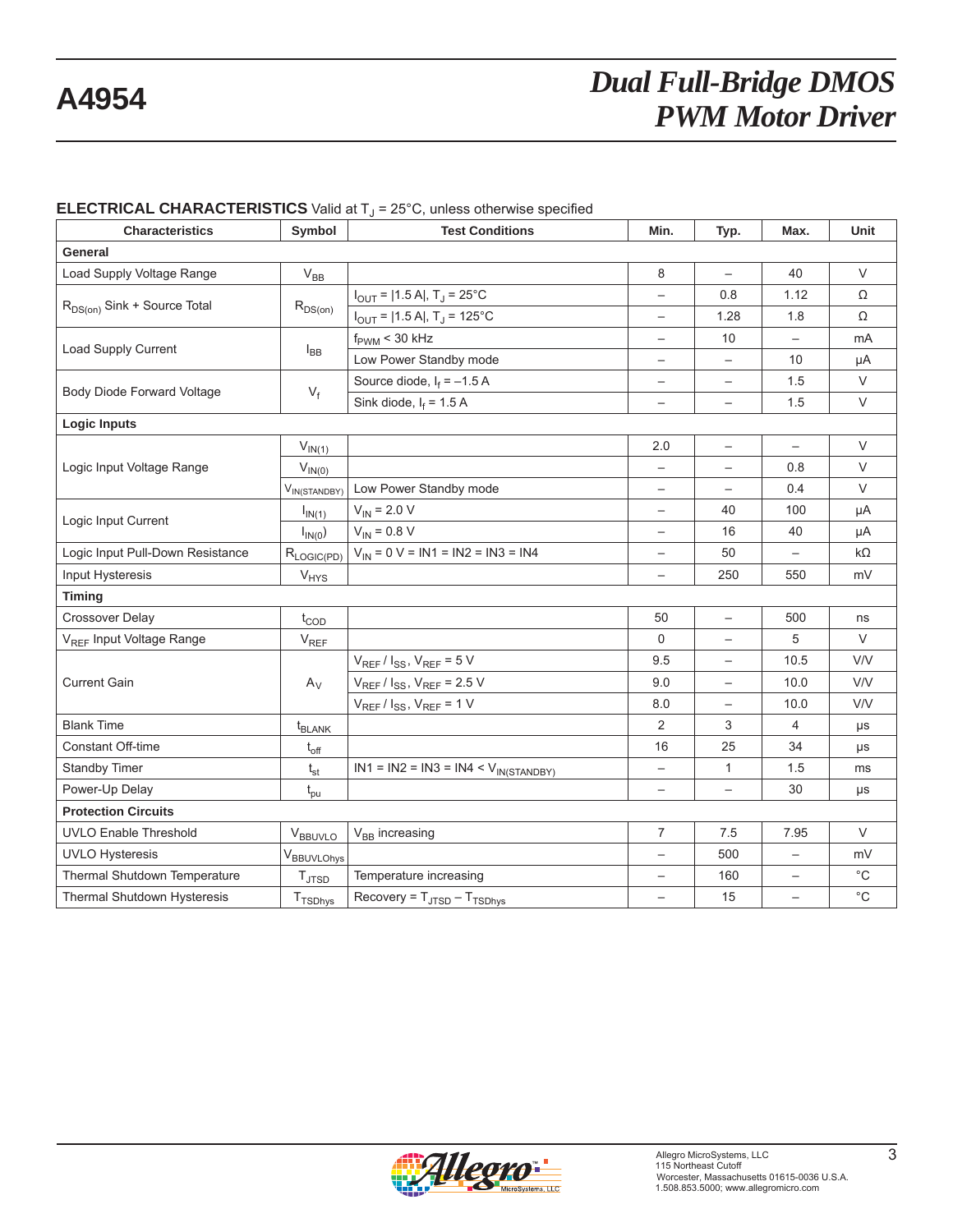## **Characteristic Performance**

### **PWM Control Timing Diagram**



#### **PWM Control Truth Table**

| <b>IN1, IN3</b> | <b>IN2. IN4</b> | $10 \times V_S > V_{REF}$ | OUT1, OUT3 | OUT2, OUT4 | <b>Function</b>                                 |
|-----------------|-----------------|---------------------------|------------|------------|-------------------------------------------------|
|                 |                 | False                     |            | н          | Reverse                                         |
|                 |                 | False                     | н          |            | Forward                                         |
|                 |                 | True                      | H/L        |            | Chop (mixed decay), reverse                     |
|                 |                 | True                      |            | H/L        | Chop (mixed decay), forward                     |
|                 |                 | False                     |            |            | Brake (slow decay)                              |
|                 |                 | False                     |            |            | Coast, enters Low Power Standby mode after 1 ms |

Note: Z indicates high impedance.

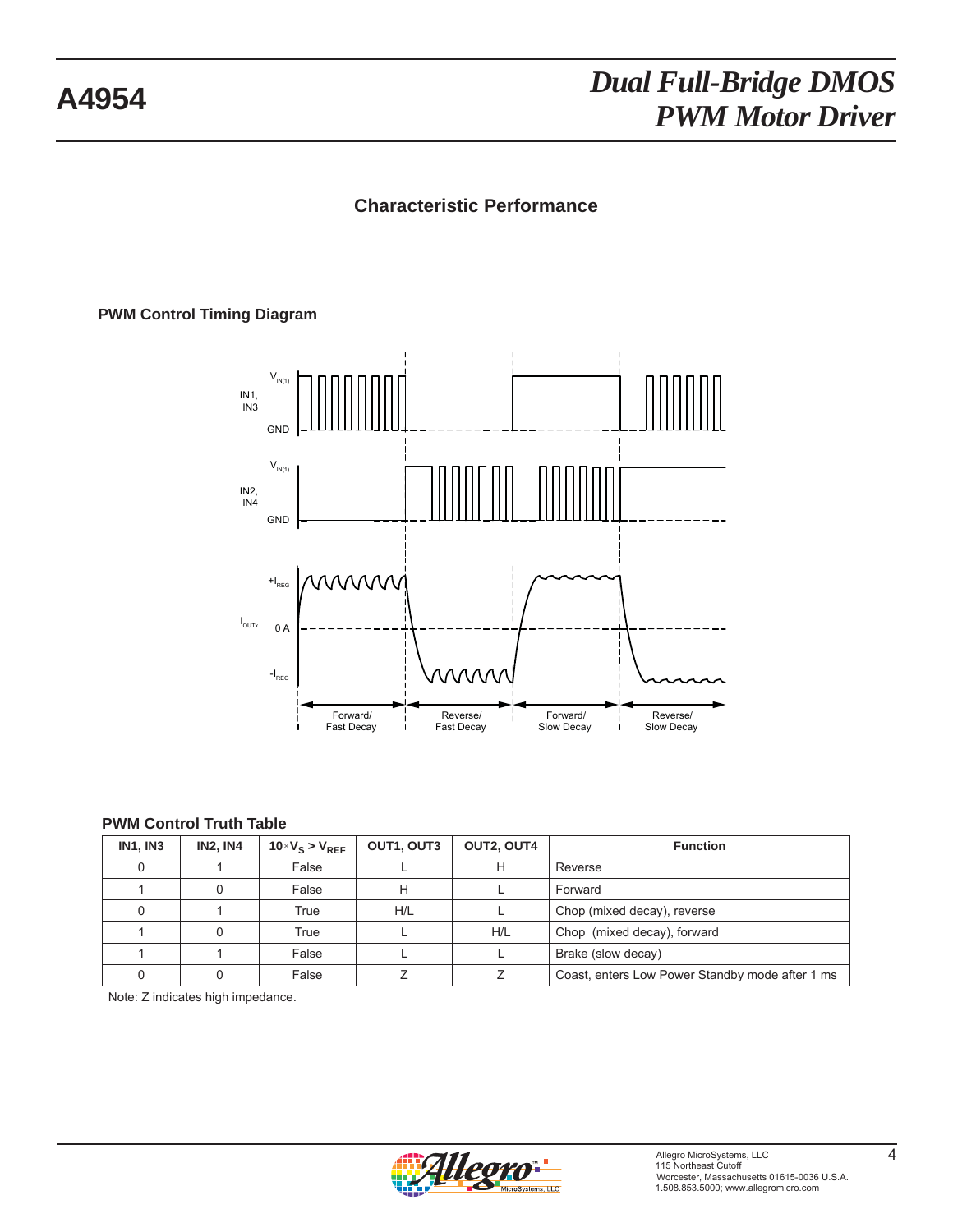### **Functional Description**

#### Device Operation

The A4954 is designed to operate two DC motors. The output drivers are all low- $R_{DS(on)}$ , N-channel DMOS drivers that feature internal synchronous rectification to reduce power dissipation. The current in each of the two output full bridges is regulated with fixed off-time pulse width modulated (PWM) control circuitry. The IN1-IN2 and IN3-IN4 inputs allow two-wire control for each bridge.

Protection circuitry includes internal thermal shutdown, and protection against shorted loads, or against output shorts to ground or supply. Undervoltage lockout prevents damage by keeping the outputs off until the driver has enough voltage to operate normally.

#### Standby Mode

Low Power Standby mode is activated when all four input (INx) pins are low for longer than 1 ms. Low Power Standby mode disables most of the internal circuitry, including the charge pump and the regulator. When the A4954 is coming out of standby mode, the charge pump should be allowed to reach its regulated voltage (a maximum delay of 200 μs) before any PWM commands are issued to the device.

#### Internal PWM Current Control

Initially, a diagonal pair of source and sink FET outputs are enabled and current flows through the motor winding and the optional external current sense resistor,  $R_{S_x}$ . When the voltage across  $R_{Sx}$  equals the comparator trip value, then the current sense comparator resets the PWM latch. The latch then turns off the sink and source FETs (Mixed Decay mode).

#### V<sub>REF</sub>

The maximum value of current limiting is set by the selection of  $R_{S_x}$  and the voltage at the VREFx pin in each channel. The transconductance function is approximated by the maximum value of current limiting,  $I_{TripMAX}(A)$ , which is set by:

$$
I_{\text{TripMAX}} = \frac{V_{\text{REF}}}{A_{\text{v}} \times R_{\text{s}}}
$$

where  $V_{REF}$  is the input voltage on the VREFx pin (V) and  $R_S$  is the resistance of the sense resistor  $(\Omega)$  on the corresponding LSSx terminal.

#### Overcurrent Protection

A current monitor will protect the IC from damage due to output shorts. If a short is detected, the IC will latch the fault and disable the outputs. Each channel has independent OCP protection. The fault latch can only be cleared by coming out of Low Power Standby mode or by cycling the power to VBB. During OCP events, Absolute Maximum Ratings may be exceeded for a short period of time before the device latches.

#### Shutdown

If the die temperature increases to approximately 160°C, the full bridge outputs will be disabled until the internal temperature falls below a hysteresis,  $T_{TSDhvs}$ , of 15 $\degree$ C. Internal UVLO is present on VBB to prevent the output drivers from turning-on below the UVLO threshold.

#### Braking

The braking function is implemented by driving the device in Slow Decay mode, which is done by applying a logic high to both inputs of both channels, after a bridge-enable Chop command (see PWM Control Truth Table). Because it is possible to drive current in both directions through the DMOS switches, this configuration effectively shorts-out the motor-generated BEMF, as long as the Chop command is asserted. The maximum current can be approximated by  $V_{BEMF} / R_L$ . Care should be taken to ensure that the maximum ratings of the device are not exceeded in worse case braking situations: high speed and high-inertia loads.

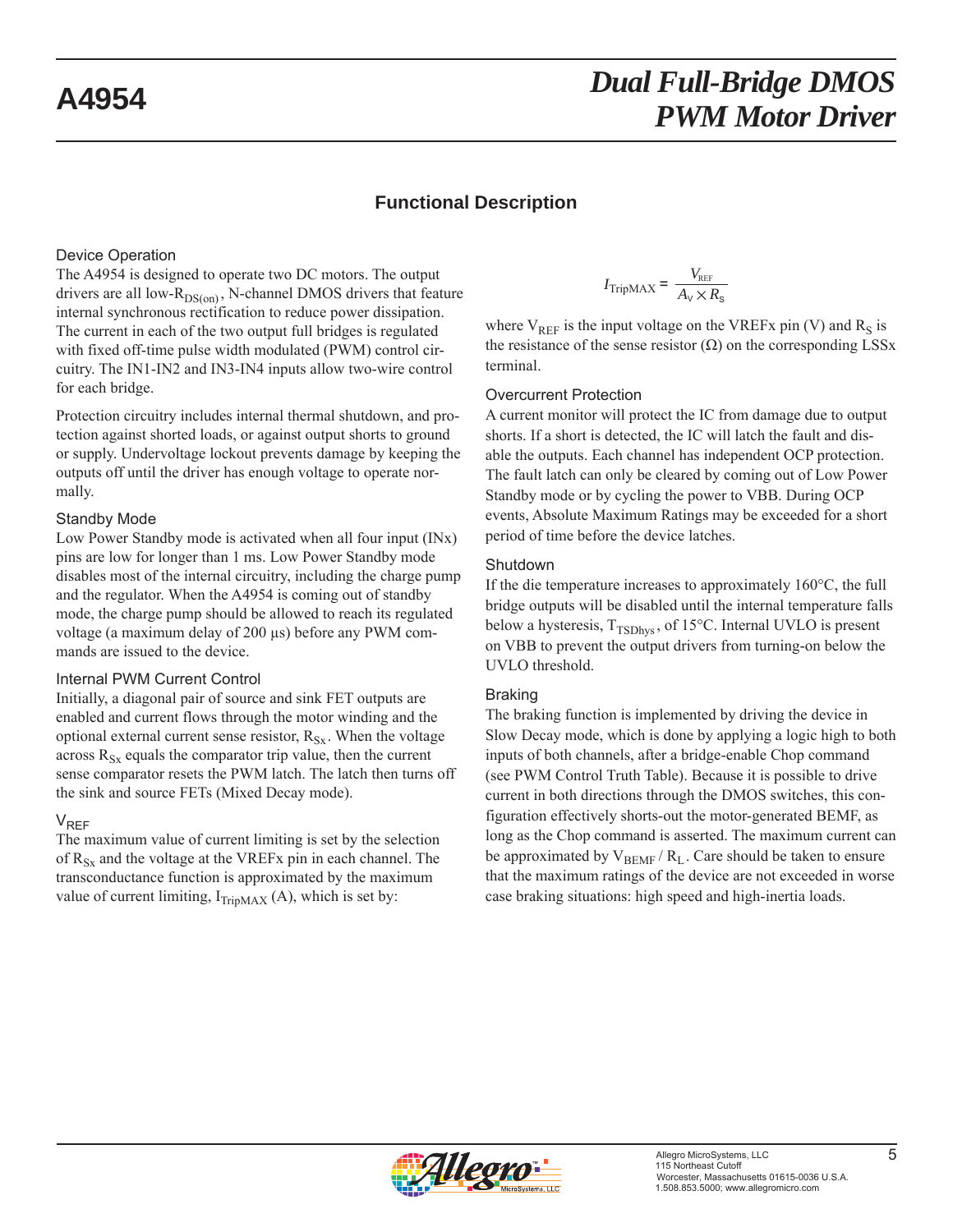### Synchronous Rectification

When a PWM off-cycle is triggered by an internal fixed off-time cycle, load current will recirculate. The A4954 synchronous rectification feature turns-on the appropriate DMOSFETs during the current decay, and effectively shorts out the body diodes with the low  $R_{DS(on)}$  driver. This significantly lowers power dissipation. When a zero current level is detected, synchronous rectification is turned off to prevent reversal of the load current.

#### Mixed Decay Operation

The bridges operate in Mixed Decay mode. Referring to the lower panel of the figure below, as the trip point is reached, the device goes into fast decay mode for 50% of the fixed off-time period. After this fast decay portion the device switches to slow decay mode for the remainder of the off-time. During transitions from fast decay to slow decay, the drivers are forced off for the Crossover Delay,  $t_{\text{COD}}$ . This feature is added to prevent shootthrough in the bridge. During this "dead time" portion, synchronous rectification is not active, and the device operates in fast decay and slow decay only.



#### **Mixed Decay Mode Operation**

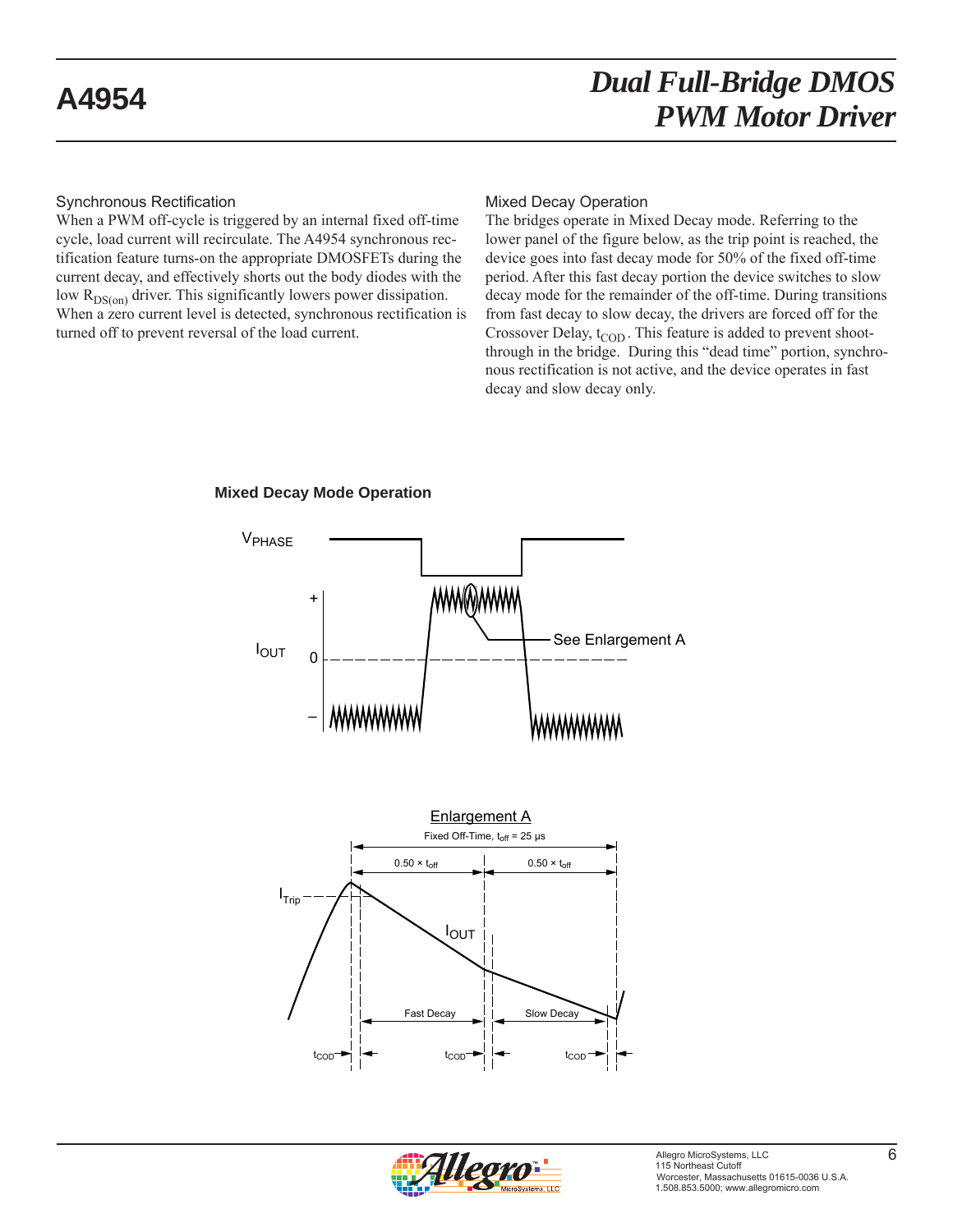### **Application Information**

#### Sense Pins (LSSx)

In order to use PWM current control, a low-value resistor is placed between the LSSx pin and ground for current sensing purposes. To minimize ground-trace IR drops in sensing the output current level, the current sensing resistor should have an independent ground return to the star ground point. This trace should be as short as possible. For low-value sense resistors, the IR drops in the PCB can be significant, and should be taken into account.

When selecting a value for the sense resistor be sure not to exceed the maximum voltage on the LSSx pin of  $\pm 500$  mV at maximum load. During overcurrent events, this rating may be exceeded for short durations.

#### **Ground**

A star ground should be located as close to the A4954 as possible. The copper ground plane directly under the exposed thermal pad



#### Layout

The PCB should have a thick ground plane. For optimum electrical and thermal performance, the A4954 must be soldered directly onto the board. On the underside of the A4954 package is an exposed pad, which provides a path for enhanced thermal dissipation. The thermal pad must be soldered directly to an exposed surface on the PCB in order to achieve optimal thermal conduction. Thermal vias are used to transfer heat to other layers of the PCB.

The load supply pin, VBB, should be decoupled with an electrolytic capacitor (typically 100 μF) in parallel with a lower valued ceramic capacitor placed as close as practicable to the device.



#### Solder A4954 Trace (2 oz.) Signal (1 oz.) Ground (1 oz.) PCB Thermal (2 oz.) Thermal Vias



#### **Bill of Materials**

| Item | Reference  | Value                                          | <b>Units</b> | <b>Description</b>                                    |  |
|------|------------|------------------------------------------------|--------------|-------------------------------------------------------|--|
|      | RS12, RS34 | 0.25<br>(for $V_{REF}$ = 5 V, $I_{OUT}$ = 2 A) |              | 2512, 1 W, 1% or better,<br>carbon film chip resistor |  |
|      | C1         | 0.22                                           | uF           | X5R minimum, 50 V or greater                          |  |
|      | C2         | 100                                            | uF           | Electrolytic, 50 V or greater                         |  |

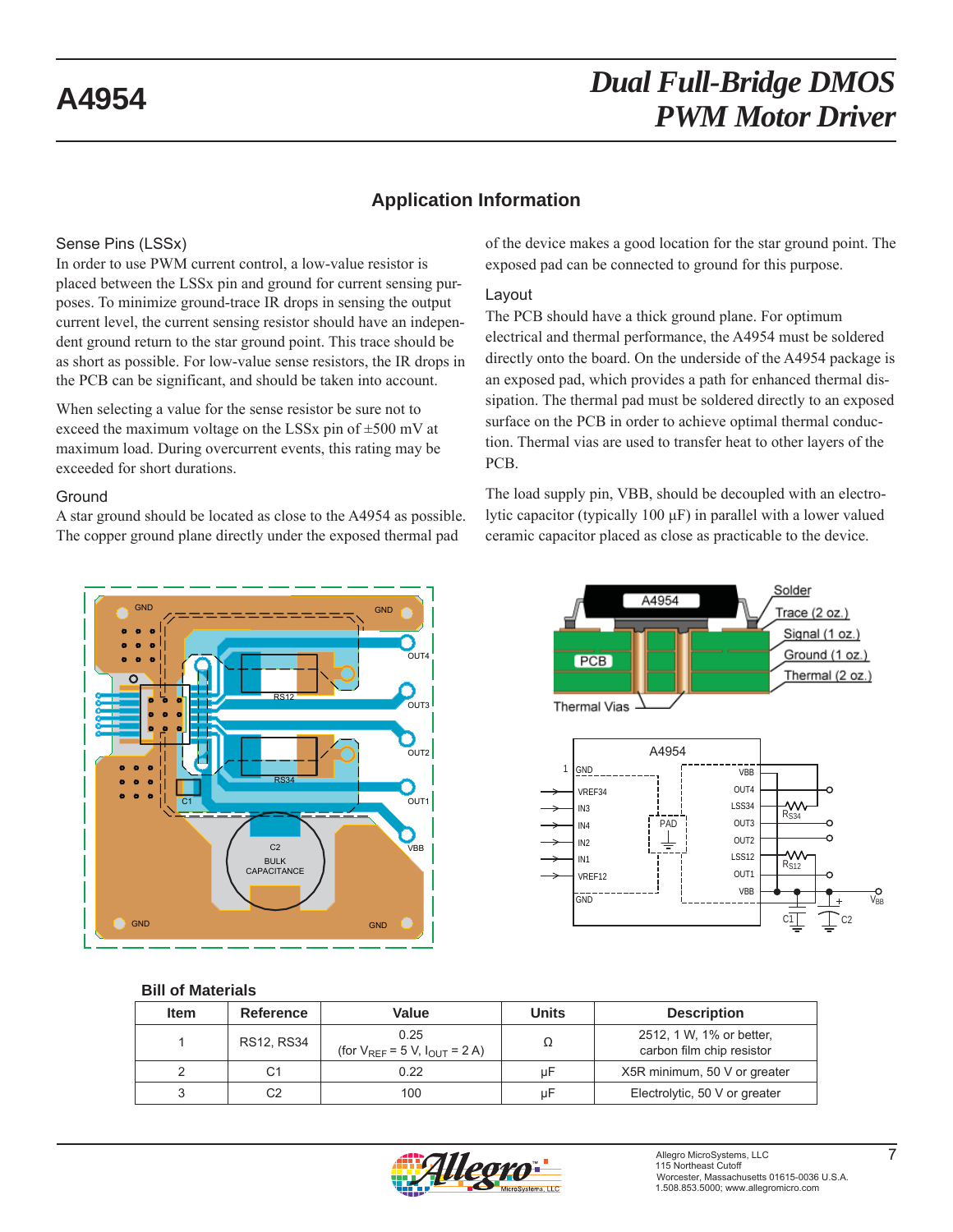

### **Package LP, 16-Pin TSSOP with exposed thermal pad**

All pads a minimum of 0.20 mm from all adjacent pads; adjust as necessary to meet application process requirements and PCB layout tolerances; when mounting on a multilayer PCB, thermal vias at the exposed thermal pad land can improve thermal dissipation (reference EIA/JEDEC Standard JESD51-5)